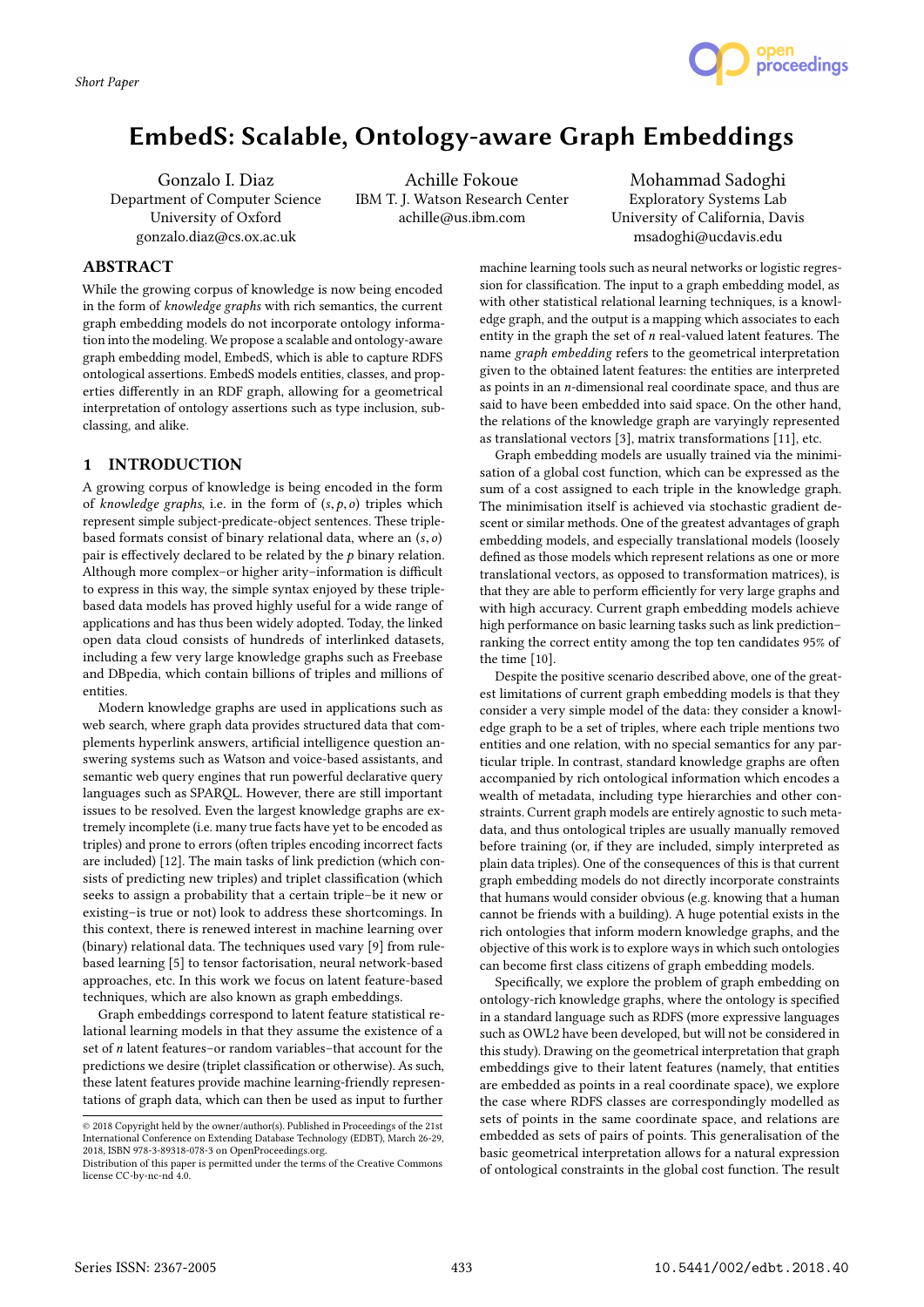is a model we name EmbedS, which is able to model RDFS ontological constraints as first-class citizens. Along with providing the precise definitions for the EmbedS cost function, we provide experimental results that show EmbedS to be comparable to state-of-the-art graph embedding techniques when measured on traditional benchmark knowledge graphs, while performing well on a new ontology-rich dataset we have prepared for the purposes of studying the new enriched geometrical interpretation that EmbedS provides.

The preliminary results presented in this paper showcase the potential of extending current graph embedding research to include ontological information, and will hopefully encourage further development of the area. This paper is organised as follows. In Section 2 we introduce necessary mathematical notation and preliminary definitions. In Section 3 we introduce the EmbedS model, its global cost function, and the geometrical interpretation induced on embedded entities and relations. In Section 4 we explain the experimental setting and evaluation metrics, including a discussion of an ontology-rich benchmark dataset we have prepared for testing the EmbedS model. Finally, in Section 5 we present our conclusions and suggest future avenues of work.

## 2 PRELIMINARIES AND RELATED WORK

Graph embedding models are usually defined on a knowledge graph, which is essentially a set of triples, similar to the RDF data model, but lacking specialised features of the latter, such as the precise definition of IRIs, literals, and the semantics associated with certain keyword IRIs. In this section we will introduce necessary definitions, noting the similarities and discrepancies with the RDF data model. We will then introduce needed concepts such as graph embeddings, and finally we will discuss related work.

Let E and P be two mutually disjoint and countably infinite sets of entities and relations, respectively. A knowledge graph is then defined as a finite set of triples of the form  $(s, p, o) \in E \times P \times E$ . As such, a knowledge graph can be interpreted as a directed graph with labelled edges, or as a set of binary relations. As this work will seek to allow graph embeddings to operate on more expressive graph data, it is important to note the differences with the full RDF data model. RDF also considers an infinitely countable set of literals L, disjoint from E and P, and note that RDF triples are drawn from the more general set (E ∪ P)  $\times$  (E ∪ P) ∪ (E ∪ P ∪ L). For example, note that RDF allows relations to be mentioned in the subject position of a triple, thus blurring the distinction that exists between relations as edge labels and nodes of the graph. This is generally disallowed in the traditional definition of knowledge graph.

The base RDF data model described provides very little semantics other than the basic interpretation of the triple as a fact. To enrich an RDF dataset, several ontology languages have been developed, of which RDFS is one of the simplest. RDFS defines the following core keyword IRIs: rdf:type, rdfs:subClassOf, rdfs:sub PropertyOf, rdfs:domain, and rdfs:range (abbreviated type, sc, sp, dom, range, resp.), which are assigned special semantics in order for richer knowledge—including basic type systems-to be encoded into RDF format $^1.$ 

In what follows, we will consider, in addition to the sets E and P, a set C of classes, also infinitely countable and disjoint from

the previous two. Furthermore, we define five special relations type, sc, sp, dom, range  $\in$  P. We will only consider triples  $t =$  $(s, p, o)$  for which one of the following hold:

- $(s, p, o) \in E \times P \times E$  (called data triples),
- $(s, p, o) \in E \times \{ \text{type} \} \times C$  (called type triples),
- $(s, p, o) \in C \times \{sc\} \times C$  (called subclass triples),
- $(s, p, o) \in P \times \{sp\} \times P$  (called subproperty triples),
- $(s, p, o) \in P \times \{dom\} \times C$  (called domain triples),
- $(s, p, o) \in P \times \{ \text{range} \} \times C$  (called range triples).

An RDF data graph (or, simply, a graph)  $D$  is a finite set of triples such that for every triple  $t \in D$ , t is a data triple or a type triple. An RDFS ontology (or, simply, an ontology) S is a finite set of triples such that for every triple  $t \in S$ , t is not a data triple or a type triple.

*Example 2.1.* Consider the graph  $D = \{(\text{anne}, \text{type}, \text{Women}), (\text{jo})\}$ hn, type, Man), (john, knows, anne)}. This data about people and their relationships can be enriched with the ontology  $S = \{$  (Woman, sc, Person), (Man, sc, Person)} The full dataset is then  $I = D \cup S$ . Notice that the semantics of RDFS allow us to conclude facts which are not explicitly included in the dataset, such as (anne, type,  $Person$ ) and (iohn, type, Person). Person) and (john, type, Person).

Crucially, the semantics of RDFS allow for inferencing new triples using a series of inference rules. For example, the following is an inference rule for RDFS:  $(x, \text{type}, c)$ ,  $(c, \text{sc}, b) \rightarrow (x, \text{type}, b)$ , which is read as follows: given a dataset  $I = D \cup S$  which contains two triples of the form (a, type, <sup>C</sup>) and (C, sc, <sup>B</sup>), for any entity  $a \in E$  and classes B, C, the triple  $(a, \text{type}, B)$  may be inferred to hold [1]. In this context, inferring a triple to hold would cause a query engine to return the inferred triple as an answer to a query.

Graph embedding—and statistical relational learning—models use varying techniques in order to obtain machine-usable representations of knowledge graphs. In general, however, the main problem—that of knowledge base completion—gives a common direction to these techniques: constructing statistical models of the data that allow for link prediction (e.g. given an incomplete fact (T arantino, inspiredBy, ?) return the entity that would complete the triple) and triple classification (assign a probability that a triple is true).

The most expressive models involve tensor or matrix factorisation techniques, although these are also the models with the highest complexity, measured in the number of parameters that must be trained. A well-known example of this is RESCAL [11], which explains triples using pairwise interactions of the latent features of entities. Thus, the *cost* associated to a triple  $x_{ijk}$  has the form:

$$
cost(x_{ijk}) = \mathbf{e}_i^\top \mathbf{W}_k \mathbf{e}_j.
$$

Other highly expressive models use techniques such as matrix factorisation, neural tensor networks, and multilayer perceptrons [6, 8]. The latter, also known as word2vec, was strictly a word embedding model, but had as an interesting and unintended consequence a translational property among the latent representation of words: simple binary relations between words could be captured when interpreting the latent representation embedding—of the relation as a translational vector. For example, after training on a textual corpus, researchers found that incomplete sentences such as (Madrid, capitalof, Spain) had the property that the vector  $e_{\text{Madrid}} + e_{\text{caoidalof}}$  was nearest to eSpain.

<sup>&</sup>lt;sup>1</sup>The prefixes used are themselves abbreviations. Actually, rdf: expands to http://www.w3.org/1999/02/22-rdf-syntax-ns# and rdfs: expands to http://www.w3.org/ 2000/01/rdf-schema#.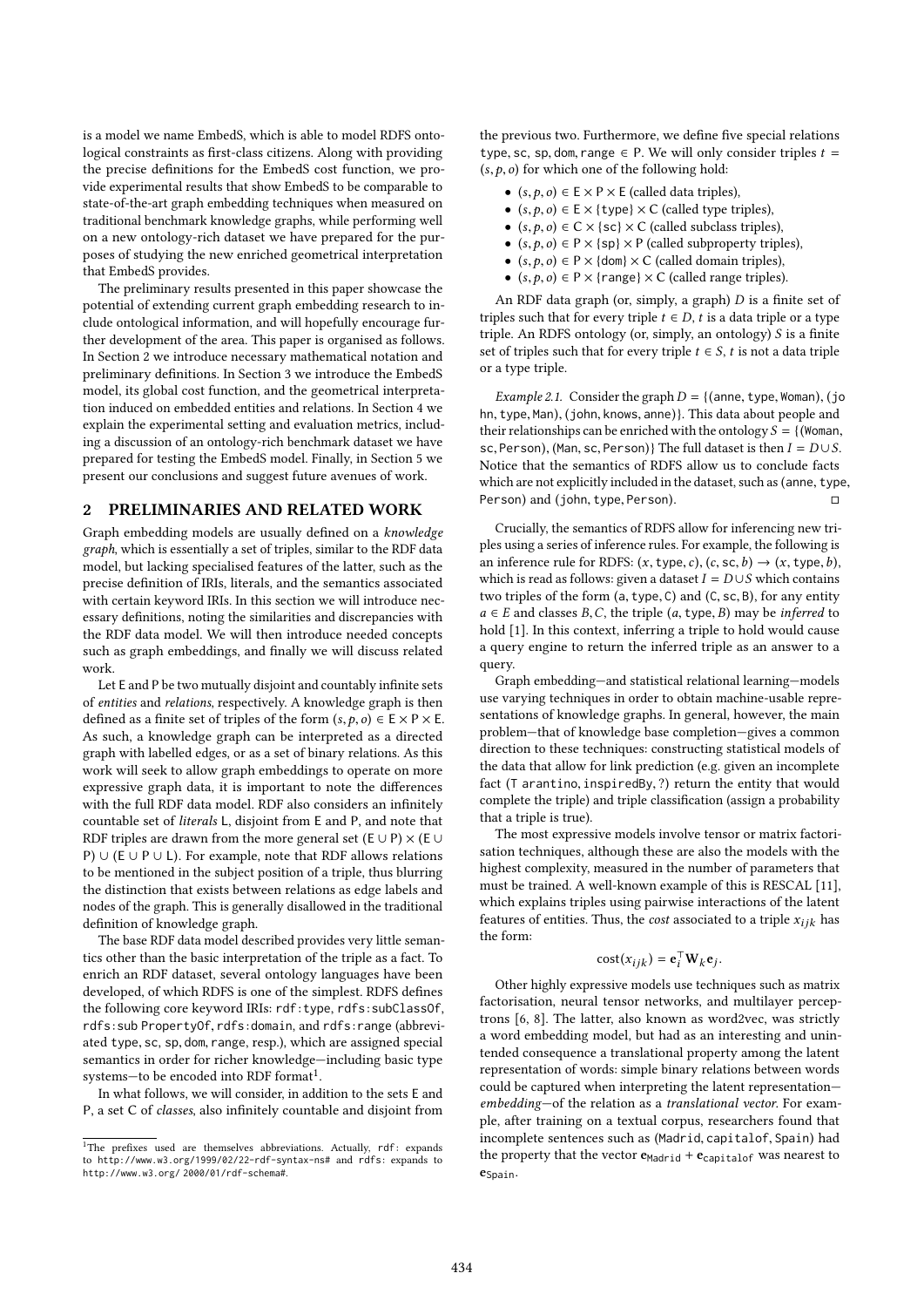

Figure 1: Cost of a triple  $(e_i, p_k, e_j) \in I$ . The circle represents a 2n-sphere of radius  $\sigma_k$  centered at  $(p_k^{\alpha}, p_k^{\beta})$ . The pair  $(e_i, e_j)$  is embedded as the 2n-dimensional point  $(e_i, e_j)$ .<br>The (red) error line shows the cost , ej The (red) error line shows the cost.

The previous translational property spawned renewed interest in distance-based models that incorporated a geometrical interpretation for latent representations. The first of these was TransE [3], and was quickly followed by refinements such as TransH [13], and TransR [7]. While less expressive, translation-based models prove more scalable, as their model complexity is lower and a simpler cost structure allows for more efficient training.

The model proposed in this work draws from research in translation-based models. Our problem scenario focused on ontologyrich knowledge graphs, which contain specific semantics for keyword triples. This metadata has not been considered in previous work, to the best of our knowledge. The idea of considering ontological information in training statistical models, however, has been considered. In [4], type constraints are considered by removing type-constraint-violating triples, improving training speed and link predicition performance. They do not incorporate ontological information into the model as a first class citizen, however, and neither does the geometrical interpretation of the model adapt to reflect the presence of this metadata.

# 3 MODEL

Consider an RDF dataset  $I = D \cup S$ , and let  $E_I \subseteq E$ ,  $C_I \subseteq C$ , and  $P_I \subseteq P$  be the sets of entities, classes, and properties that appear in I, respectively. Define for each entity  $e_i \in E_I$  an *n*-dimensional vector of parameters (i.e. variables)  $e_i = (e_{i1}, \ldots, e_{in})$ ; for each class  $c_i \in C_I$  define an *n*-dimensional vector of parameters  $c_i = (c_{i1}, \ldots, c_{in})$  and a parameter  $\rho_i$ ; and for each property<br> $c_i \in P_i$  define two *n*-dimensional vectors of parameters  $p^{\alpha}$  $p_i \in P_I$  define two *n*-dimensional vectors of parameters  $p_i^{\alpha} =$  $(p_{i1}^{\alpha},...,p_{in}^{\alpha})$  and  $p_{i}^{\beta} = (p_{i1}^{\beta},...,p_{in}^{\beta})$  and a parameter  $\sigma_{i}$ . We have thus defined a total of  $|E_{I}| \cdot n + |C_{I}| \cdot (n+1) + |P_{I}| \cdot (2n+1)$  $\psi_{i1}, \dots, \psi_{in}$  and  $\psi_i = \psi_{i1}, \dots, \psi_{in}$  and a parameter  $\sigma_i$ , we<br>have thus defined a total of  $|E_I| \cdot n + |C_I| \cdot (n+1) + |P_I| \cdot (2n+1)$ parameters for our model.

For what follows, we first define a distance function dist which assigns to every pair of *n*-dimensional vectors  $\mathbf{x} = (x_1, \dots, x_n)$ , and  $y = (y_1, \ldots, y_n)$  a non-negative real value  $dist(x, y)$ , with the standard distance function properties<sup>2</sup>. In this paper, we choose to set  $dist(x, y) = ||x - y||_2 = \sum_{i=1}^{i=n} (x_i - y_i)^2$ , that is, the  $I_2$  norm of  $x - y$ . We also define an activation function act, for the choice to set  $\textbf{u}_s(x, y) = ||x - y||_2 - \sum_{i=1}^{\infty} (x_i - y_i)$ , that is, the  $L_2$  norm of  $x - y$ . We also define an activation function **act**, for which we choose the rectifier function  $\textbf{act}(x) = \textbf{m}(\mathbf{v})(x)$ which we choose the rectifier function,  $\text{act}(x) = \max(0, x)$ .

Assuming that  $|E_I| = N_E$ ,  $|C_I| = N_C$ , and  $|P_I| = N_P$ , the cost<br>will be a function of all the variables previously defined.  $\mathcal L$  will be a function of all the variables previously defined:

$$
\mathcal{L} = \mathcal{L}(e_1, \dots, e_{N_E}; c_1, \dots, c_{N_C}, \rho_1, \dots, \rho_{N_C};
$$

$$
p_1^{\alpha}, \dots, p_{N_P}^{\alpha}, p_1^{\beta}, \dots, p_{N_P}^{\beta}, \sigma_1, \dots, \sigma_{N_P}).
$$

We now define the precise form of the cost function  $\mathcal{L}$ . For the entire dataset, define  $\mathcal{L}^I = \sum_{t \in I} \mathcal{L}_t$ , where the cost of each



Figure 2: Cost (red error line) of  $t = (e_i, \text{type}, c_j)$ , where<br>class c, is embedded as an *n*-sphere at c, with radius q. class  $c_j$  is embedded as an *n*-sphere at  $c_j$  with radius  $\rho_j$ .

triple  $t = (e_i, p_k, e_j) \in I$  (note that  $e_i, e_j \in E_I \cup C_I \cup P_I$  and  $e_i \in P_I$ ) is defined as follows:  $p_k \in P_I$ ), is defined as follows:

$$
\mathcal{L}_t = \text{act}\Big(\text{dist}(e_i, p_k^{\alpha}) + \text{dist}(e_j, p_k^{\beta}) - \sigma_k\Big).
$$

The geometrical interpretation of this cost is provided in Section 3.1, and is visualized in Figure 1. Next, we define a cost term for each possible RDFS assertion. For each  $t \in S$ :

(1) If  $t = (e_i, \text{type}, c_j) \in S$ , where  $e_i \in E_I$  and  $c_j \in C_I$ , define:

$$
\mathcal{L}_t^S = \textbf{act}\Big(\textbf{dist}(\mathbf{e}_i, \mathbf{c}_j) - \rho_j\Big),
$$

(2) If 
$$
t = (c_i, \text{sc}, c_j) \in S
$$
, where  $c_i, c_j \in C_I$ , define:

$$
\mathcal{L}_t^S = \textbf{act}\Big(\textbf{dist}(\mathbf{c}_i, \mathbf{c}_j) - (\rho_j - \rho_i)\Big),
$$

(3) If  $t = (p_i, sp, p_j) \in S$ , where  $p_i, p_j \in P_I$ , define:

$$
\mathcal{L}_t^S = \textbf{act}\Big(\textbf{dist}(\mathbf{p}_i^{\alpha}, \mathbf{p}_j^{\alpha}) + \textbf{dist}(\mathbf{p}_i^{\beta}, \mathbf{p}_j^{\beta}) - (\sigma_j - \sigma_i)\Big),
$$

(4) If  $t = (p_i, \text{dom}, c_j) \in S$ , where  $p_i \in P_I$  and  $c_j \in C_I$ , define:

$$
\mathcal{L}_t^S = \textbf{act}\Big(\textbf{dist}(\mathbf{p}_i^{\alpha}, \mathbf{c}_j) - \sigma_i\Big),
$$

(5) If  $t = (p_i, \text{range}, c_j) \in S$ , where  $p_i \in P_I$  and  $c_j \in C_I$ , define: define:

$$
\mathcal{L}_t^S = \textbf{act}\Big(\textbf{dist}(\mathbf{p}_i^{\beta}, \mathbf{c}_j) - \sigma_i\Big).
$$

Finally, we sum, for every triple  $t \in S$ , the cost of t depending on the RDFS relation it mentions. In that way, we define the cost term  $\mathcal{L}^S = \sum_{t \in S} \mathcal{L}^S_t$ , and thus define the final cost to be  $\mathcal{L} = \mathcal{L}^I + \mathcal{L}^S.$ 

#### 3.1 Geometrical interpretation

We now give a geometrical interpretation to the model definition. By embedding entities as single n-dimensional vectors we are modelling them as *points* in the  $n$ -dimensional euclidean space. Classes, on the other hand, are modelled as regions of the euclidean space, being embedded as a vector and a radius, representing n-spheres. This allows for the following geometrical interpretation: if an entity is embedded within the region defined by the embedding of a class, then it is interpreted to be of that type, and vice-versa (see Figure 2). Finally, properties, insofar as they represent binary relations, are modelled as <sup>2</sup>n-spheres which constitute a set of *pairs of points*. Thus, each relation  $p_k \in P_I$  has an embedding which consists of two *n*-dimensional vectors  $\mathbf{p}_k^a$ and  $\mathbf{p}_k^{\beta}$  and a radius  $\rho_k$ . The corresponding geometrical interpre-<br>tation is analogous to the previous case; in 2n-space, a pair  $(e_i, e_j)$ tation is analogous to the previous case: in 2*n*-space, a pair  $(e_i, e_j)$ <br>is interpreted to be related by a relation  $h_i$ , if the 2*n*-point  $(e_i, e_j)$ is interpreted to be related by a relation  $p_k$  if the 2n-point  $(e_i, e_j)$ is in the region defined by the 2n-sphere centered at  $(\mathbf{p}_k^{\alpha}, \mathbf{p}^{\beta})_k$ 

with radius  $\sigma_k$  (see Figure 1).<br>The main advantage confer The main advantage conferred by this ontology-aware geometrical interpretation is that RDFS classes and ontological assertions are now first-class citizens of the model. By modelling classes as

 $\mathcal{L}^2(\mathbf{a}) \, \text{dist}(\mathbf{x}, \mathbf{y}) \ge 0$ , (b)  $\text{dist}(\mathbf{x}, \mathbf{y}) = 0 \Leftrightarrow \mathbf{x} = \mathbf{y}$ , (c)  $\text{dist}(\mathbf{x}, \mathbf{y}) = \text{dist}(\mathbf{y}, \mathbf{x})$ , and (d)  $\text{dist}(\mathbf{x}, \mathbf{y}) \le \text{dist}(\mathbf{x}, \mathbf{y}) + \text{dist}(\mathbf{y}, \mathbf{z})$  $dist(x, z) \leq dist(x, y) + dist(y, z).$